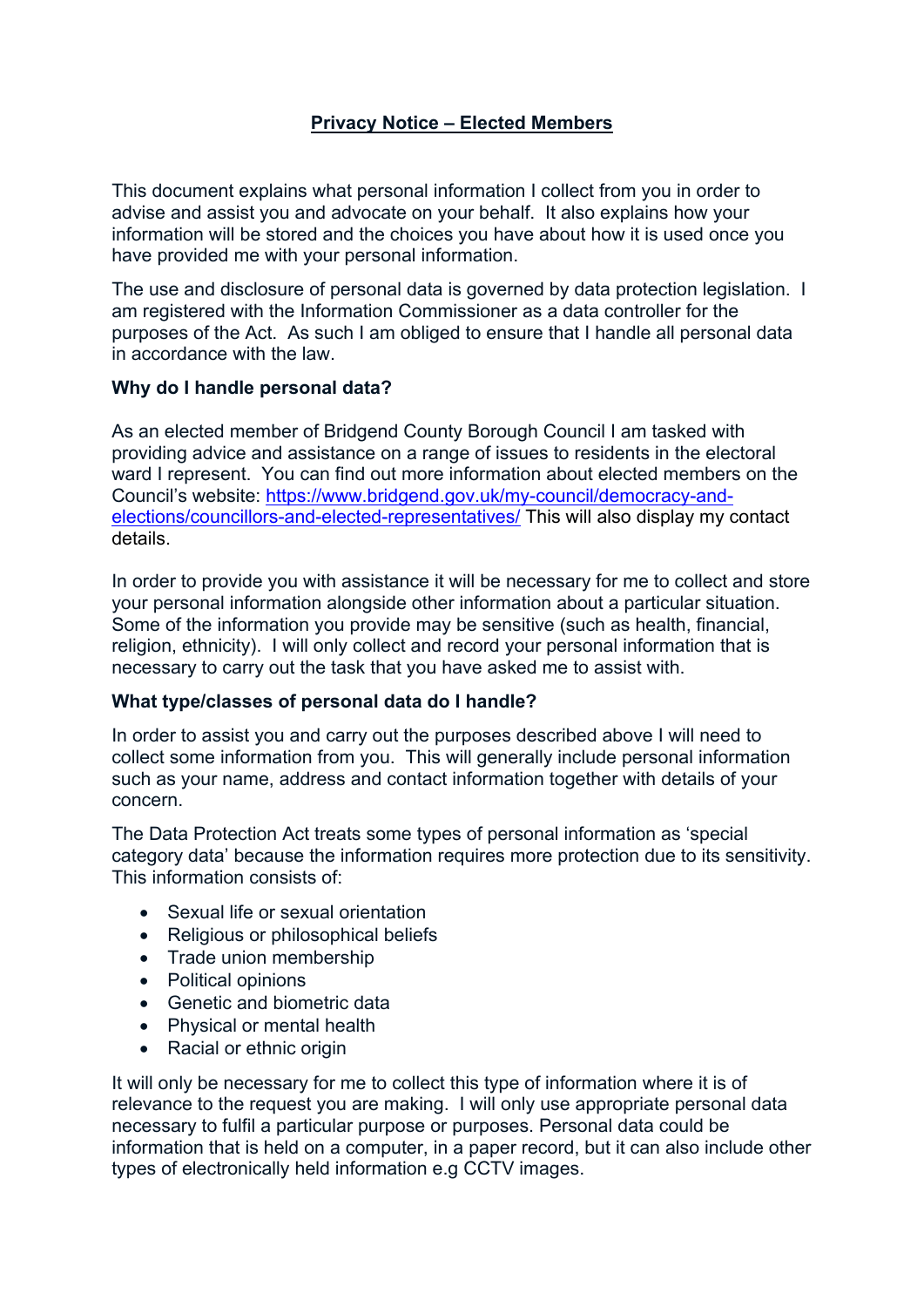In representing my constituents I will from time to time also process personal information relating to:

- Employees working in the Council and/or other public sector, third sector or private sector organisations
- Elected representatives and others in public office
- Relatives, guardians and associates of the constituents I represent
- Complainants and enquirers

#### **Where do I obtain personal data from?**

The original source of all the information that I hold on you is what you have provided yourself when you directly approach me with your problem or concern. I may also receive information from organisations or individuals in the course of my enquiries but that information will only be used to progress the problem or concern you have raised.

## **Who will your personal data be disclosed to?**

Your personal information will be treated with the utmost confidence and is not routinely shared with anybody else unless the law requires or permits the sharing of information e.g crime prevention, safeguarding or it is necessary for the purpose of progressing and responding to your request.

The personal information you provide and I may receive from a third party in the course of my enquiries will only be used to progress the problem or concern you have raised. Your personal data will not be used in a way that goes beyond your reasonable expectations.

By way of example third parties may include:

- Council officers
- Local and/or central government
- Landlords
- Healthcare, social and welfare advisers
- Elected representatives and other holders of public office
- Statutory law enforcement agencies and investigating bodies

Any third party with whom I share your data is obliged to keep your details secure and to only use your data for the purpose communicated to you.

If you specifically ask me not to disclose information identifying you to other third parties it is necessary for me to contact, I will try and respect that. However, please note that it may not be possible to progress a matter for you on an anonymous basis.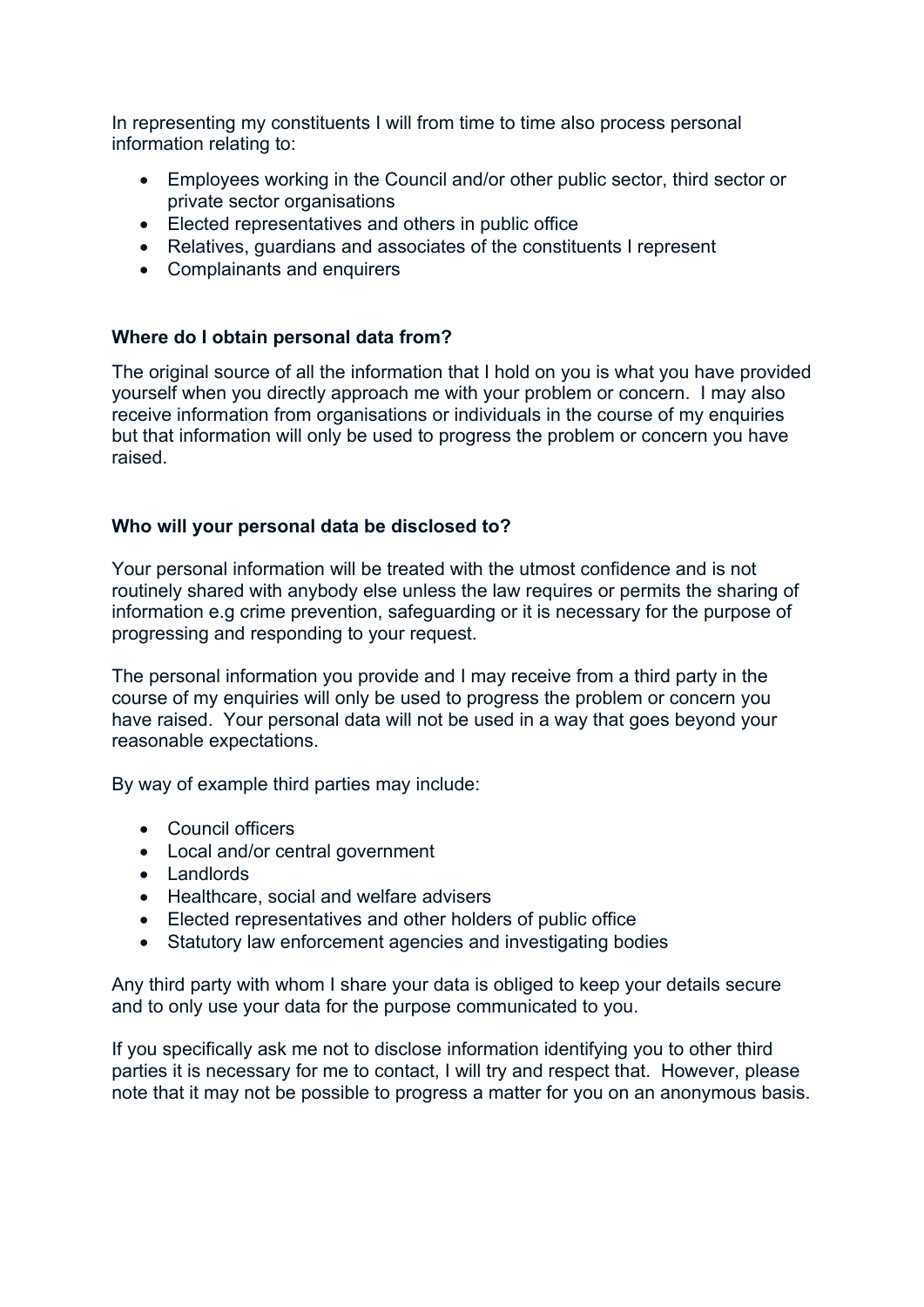# **What is the legal basis for processing your personal data?**

The legal bases I rely on for processing your personal information in relation to responding to your problem or concern is:

- Your consent (or any other relevant persons where this is appropriate)
- Necessary in pursuit of my legitimate interests as an elected representative and those of my constituent
- Discharging functions as an elected representative for the purpose of responding to requests from constituents where this is permissible without explicit consent under one of the conditions specified in Schedule 1 of the Data Protection Act 2018

## **What about the security of your personal data?**

As a data controller I take the security of all personal data under my control very seriously. I will ensure that reasonable security measures are taken to ensure that personal information within my control is protected from accidental loss or alteration, inappropriate access, misuse or theft. I will ensure that procedures are continuously managed and enhanced to ensure up to date security.

## **What are your rights in relation to your personal data?**

You have the following rights:

- Right of access you have the right to request a copy of the information I hold about you
- Right of rectification  $-$  you have a right to correct data if you believe that the information I hold about you is incomplete or inaccurate
- Right to be forgotten in certain circumstances you can ask for the data I hold about you to be erased
- Right to restriction of processing where certain conditions apply you have the right to ask me to restrict the processing of your data
- Right to object you have the right to object to certain types of processing, such as direct marketing
- Right to object to automated decision making

If you wish to exercise any of your rights please contact me at the addresses given on the Council's web page at: [https://www.bridgend.gov.uk/my](https://www.bridgend.gov.uk/my-council/democracy-and-elections/councillors-and-elected-representatives/)[council/democracy-and-elections/councillors-and-elected-representatives/](https://www.bridgend.gov.uk/my-council/democracy-and-elections/councillors-and-elected-representatives/)